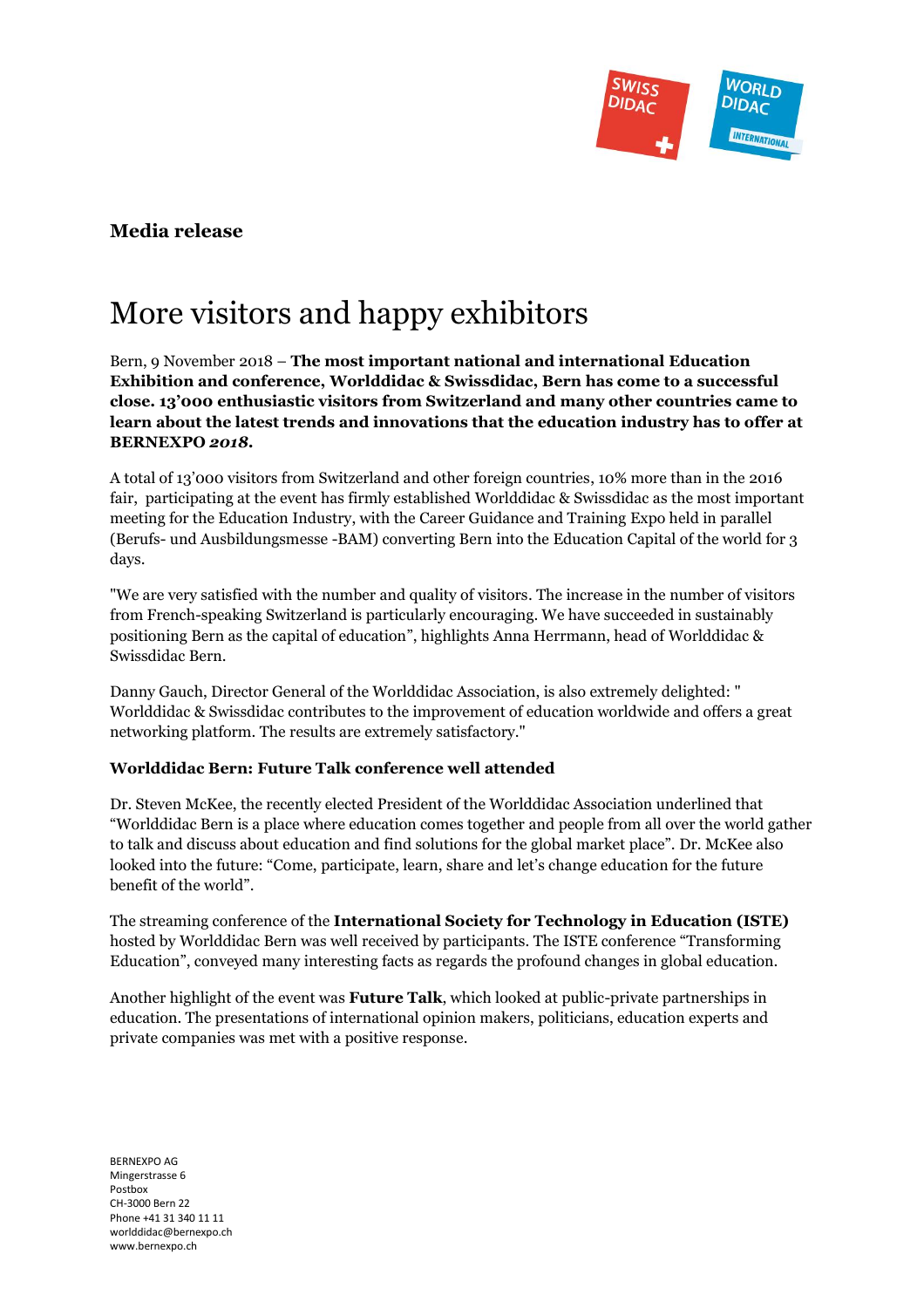**Finland** had the honour as Guest Country at Worlddidac Bern 2018. During the **Finnish conference**, Anita Lehikoinen, State Secretary for Education and Culture in Finland, gave an insight into the Finnish school system and explained why Suomi's students regularly reach top positions in the Pisa studies. Mrs. Anita Lehikoinen adds: "Education lays the foundation for a developing society and working life. Worlddidac is a good opportunity to show the world what we know about education and allows us to share our global responsibility in helping other countries to develop their education systems."

The **18th Worlddidac Awards ceremony** took place on the first evening of the Exhibition. The Worlddidac Award which is presented for innovation, educational relevance in sustainable products and solutions in education, is bestowed through a qualified, stringent and meticulous assessment by a jury of experts prior to acknowledgement of their achievements. This year 34 products were recognised with this prestigious award.

#### **The 3 themed stages created much interest**

The 3 themed stages that made up the centrepiece of the Swissdidac exhibition were well frequented over the 3 days. Teachers, School leaders, Education managers, Procurement officers and Visitors followed the input presentation about computer-based thinking with great interest - these Media and Computer Science modules form part of Curriculum 21.

#### **Swissdidac: the success story goes on**

Beat Zemp, Central President of LCH, emphasizes: " Worlddidac & Swissdidac is the most important educational materials fair in Switzerland. It is particularly important that those responsible for educational practice, science and policy engage with manufacturers of educational materials. Worlddidac & Swissdidac offers an ideal platform for this." Michael Geiger, Head of the Westermann Fair Group, also gave a positive assessment of the 2018 event: "We are very satisfied with the participation in the exhibition this year. The response from the audience was wonderful, we are already looking forward to Swissdidac & Worlddidac 2020."

The training platform *at* Swissdidac Bern gave an excellent overview of the latest developments around education within the field of Information and Communication Technology (ICT). The Forum for Training and development was able project the "Classroom of Tomorrow" for visitors to experience. Fourteen innovative Start-ups from EdTech Collider of ETH Lausanne, presented the latest innovations that Education and Training has to offer. The exhibition guests praised the very interesting presentations.

The 5th JAMES study by Swisscom in collaboration with the Zurich University of Applied Sciences (ZHAW) was presented on the third day of the fair. It provides information on how Swiss young people between the ages of 12 and 19 use the media. Netflix, Spotify & Co. set the tone among young people in Switzerland. Thanks to flat rate streaming, more than half, have virtually unlimited access to film, music or gaming. Communication is mainly via mobile phone through applications like Instagram, WhatsApp or Snapchat. Facebook is now only used regularly by one in five young people.

To view Impressions and highlights of Worlddidac & Swissdidac Bern Exhibition please go to our [Fair](https://youtu.be/QpdAr75yBpA) video. Press photos can be downloaded [here.](https://www.worlddidac-bern.com/wdd-en/media/press-images.aspx)